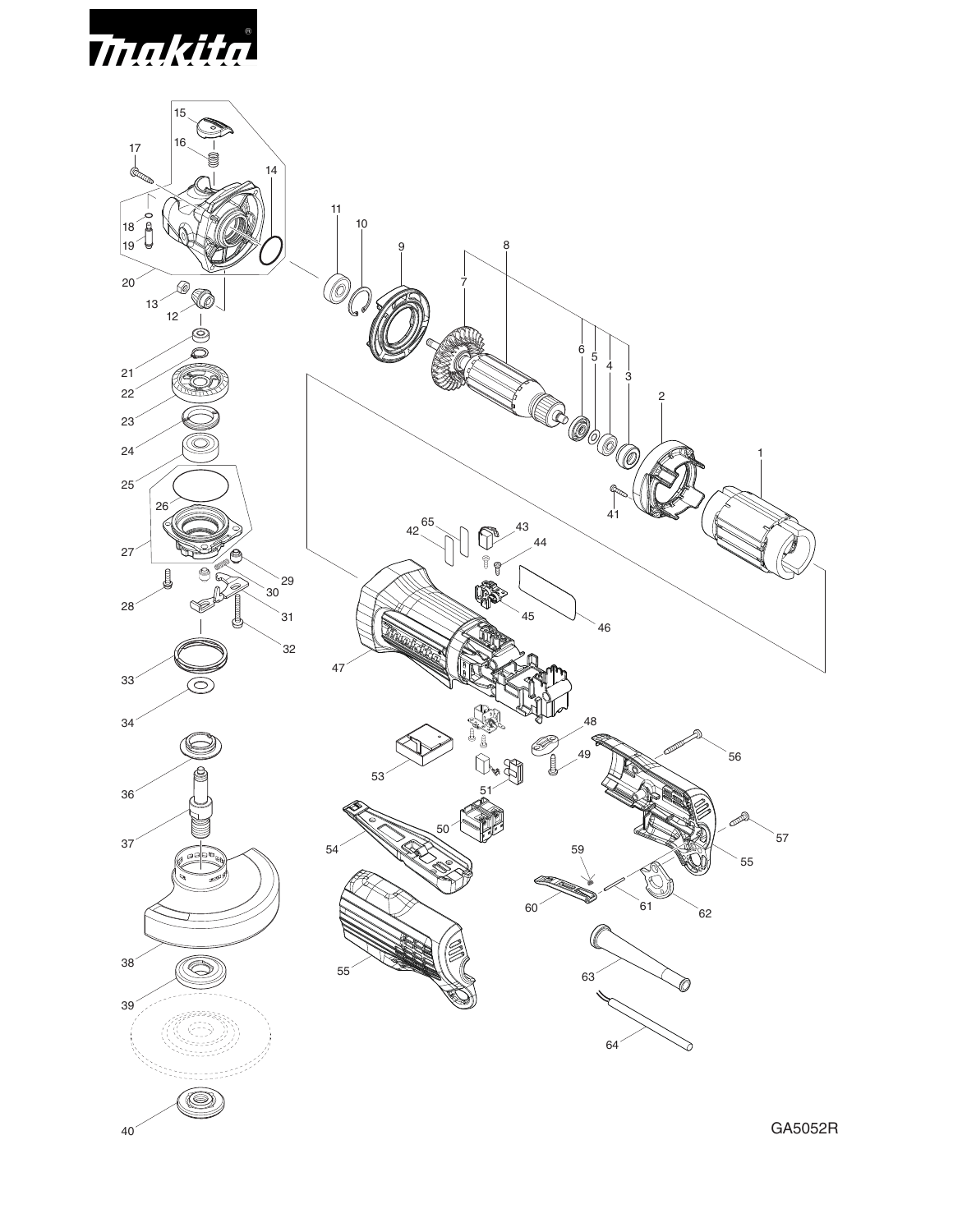| 634732-3<br>PC.<br>001<br><b>FIELD</b><br>1<br>$\mathbf{1}$<br>PC.<br>002<br>459003-5<br><b>BAFFLE PLATE</b><br>003<br>$\mathbf{1}$<br>PC.<br>422413-9<br><b>RUBBER RING 19</b><br>$\mathbf{1}$<br>PC.<br>004<br>210017-7<br><b>BALL BEARING 607DDW</b><br>$\mathbf{1}$<br>005<br><b>FLAT WASHER 7</b><br>PC.<br>253186-1<br>$\mathbf{1}$<br>006<br>681636-0<br><b>INSULATION WASHER</b><br>PC.<br>007<br>1<br>PC.<br>240197-5<br>FAN60<br>$\mathbf{1}$<br>PC.<br>008<br>517992-1<br>ARMATURE ASS'Y 115V<br>INC.<br>Item No. 3-7<br>1<br><b>DIFFUSER</b><br>PC.<br>009<br>459004-3<br>$\mathbf{1}$<br>PC.<br>962105-3<br><b>RETAINING RING R-26</b><br>010<br>$\mathbf{1}$<br>PC.<br>011<br>211092-6<br><b>BALL BEARING 629DDW</b><br>PC.<br>012<br>1<br>226858-1<br>SPIRAL BEVEL GEAR 10<br>$\mathbf{1}$<br>013<br>252186-8<br>HEX. NUT M6<br>PC.<br>014<br>O-RING 26<br>1<br>PC.<br>213445-5<br>PC.<br>015<br>459006-9<br>PIN CAP<br>1<br>PC.<br>016<br>232491-9<br><b>COMPRESSION SPRING 9</b><br>1<br>$\overline{4}$<br>PC.<br>017<br><b>TAPPING SCREW 4X22</b><br>266324-6<br>$\mathbf{1}$<br>018<br>213877-6<br>O-RING 6<br>PC.<br>$\mathbf{1}$<br>PC.<br>256594-5<br>SHOULDER PIN 6<br>019<br>$\mathbf{1}$<br>020<br><b>GEAR HOUSING A ASS'Y</b><br>PC.<br>136143-3<br>$\mathbf{1}$<br>263002-9<br><b>RUBBER PIN 4</b><br>PC.<br>INC.<br>Item No. 14-16,18,19<br>INC.<br>021<br>210033-9<br><b>BALL BEARING 696ZZ</b><br>1<br>PC.<br>022<br>PC.<br>961052-5<br><b>RETAINING RING S-12</b><br>1<br>023<br>$\mathbf{1}$<br>PC.<br>226859-9<br>SPIRAL BEVEL GEAR 37<br>PC.<br>024<br>1<br>285039-6<br><b>BEARING RETAINER 23-33</b><br>$\mathbf{1}$<br>025<br>211129-9<br>BALL BEARING 6201DDW<br>PC.<br>$\mathbf{1}$<br>213624-5<br>O RING 48<br>PC.<br>026<br>$\mathbf{1}$<br>PC.<br>027<br>136141-7<br><b>BEARING BOX A ASS'Y</b><br>$\overline{2}$<br>INC.<br>Item No. 26, 66<br>$\sqrt{2}$<br>PC.<br>028<br>911128-8<br>P.H.SCREW M4X16 WITH WR<br>$\overline{c}$<br>029<br>327322-6<br>PC.<br>SLEEVE 4<br>$\mathbf{1}$<br>PC.<br>030<br>232490-1<br><b>COMPRESSION SPRING 4</b><br>$\mathbf{1}$<br>031<br><b>LEVER</b><br>PC.<br>347475-5<br>$\overline{2}$<br>PC.<br>032<br>PAN HEAD SCREW M4X30<br>911159-7<br>$\mathbf{1}$<br>034<br>267238-2<br><b>FLAT WASHER 12</b><br>PC.<br>1<br>036<br>319789-2<br>PLATE RETAINER 20<br>PC.<br>PC.<br>037<br>327242-4<br><b>SPINDLE A</b><br>1<br>038<br>347480-2<br><b>WHEEL COVER 125</b><br>PC.<br>1<br>$\mathbf 1$<br>PC.<br>039<br>224399-1<br><b>INNER FLANGE 45</b><br>040<br>224486-6<br><b>LOCK NUT 5/8-45</b><br>1<br>PC.<br>TAPPING SCREW 3X16<br>4<br>PC.<br>041<br>266429-2<br>PC.<br>042<br>856E94-1<br>GA5052R SERIAL NO. LABEL<br>1<br>PC.<br>043<br><b>CARBON BRUSH SET CB-258</b><br>1<br>191D84-4<br>$\overline{\mathbf{4}}$<br>PC.<br>044<br>TAPPING SCREW BIND PT 3X10<br>266007-8<br>$\overline{c}$<br>045<br>643541-9<br><b>BRUSH HOLDER</b><br>PC.<br>PC.<br>GA5052R NAME PLATE<br>1<br>046<br>856E93-3<br>$\mathbf{1}$<br>PC.<br>140G72-6<br>MOTOR HOUSING COMPLETE<br>047<br>1<br>PC.<br>819Y76-4<br><b>CAUTION LABEL</b><br>INC.<br>1<br>PC.<br>687123-7<br><b>STRAIN RELIEF</b><br>048<br>$\overline{c}$<br>PC.<br><b>TAPPING SCREW 4X18</b><br>049<br>$\sqrt{2}$<br>265A48-7<br>$\mathbf{1}$<br>$\overline{2}$<br>PC.<br>050<br>SWITCH FPC-2115S-0-03<br>651396-8<br>$\overline{2}$<br>PC.<br>051<br>654532-5<br><b>TERMINAL BLOCK 1P</b><br>$\mathbf{1}$<br>053<br>620950-9<br><b>CONTROLLER</b><br>PC.<br>$\mathbf{1}$<br>162540-7<br>SWITCH LEVER COMPLETE<br>PC.<br>054<br>PC.<br><b>TORSION SPRING 2</b><br>1<br>231679-8<br>INC.<br><b>LOCK OFF LEVER</b><br>1<br>PC.<br>$\overline{2}$<br>INC.<br>412971-3<br>$\mathbf{1}$<br>PC.<br>SPRING PIN 2-20<br>INC.<br>951019-1<br>1<br>183M68-0<br><b>REAR COVER SET</b><br>SET<br>055<br>3<br>056<br>266048-4<br>TAPPING SCREW 4X40<br>PC.<br>1<br>PC.<br>057<br>265A48-7<br><b>TAPPING SCREW 4X18</b><br>2 | Item No. | <b>Type</b> | Sub | Part No. | <b>Description</b> | Qty | Unit |
|-----------------------------------------------------------------------------------------------------------------------------------------------------------------------------------------------------------------------------------------------------------------------------------------------------------------------------------------------------------------------------------------------------------------------------------------------------------------------------------------------------------------------------------------------------------------------------------------------------------------------------------------------------------------------------------------------------------------------------------------------------------------------------------------------------------------------------------------------------------------------------------------------------------------------------------------------------------------------------------------------------------------------------------------------------------------------------------------------------------------------------------------------------------------------------------------------------------------------------------------------------------------------------------------------------------------------------------------------------------------------------------------------------------------------------------------------------------------------------------------------------------------------------------------------------------------------------------------------------------------------------------------------------------------------------------------------------------------------------------------------------------------------------------------------------------------------------------------------------------------------------------------------------------------------------------------------------------------------------------------------------------------------------------------------------------------------------------------------------------------------------------------------------------------------------------------------------------------------------------------------------------------------------------------------------------------------------------------------------------------------------------------------------------------------------------------------------------------------------------------------------------------------------------------------------------------------------------------------------------------------------------------------------------------------------------------------------------------------------------------------------------------------------------------------------------------------------------------------------------------------------------------------------------------------------------------------------------------------------------------------------------------------------------------------------------------------------------------------------------------------------------------------------------------------------------------------------------------------------------------------------------------------------------------------------------------------------------------------------------------------------------------------------------------------------------------------------------------------------------------------------------------------------------------------------------------------------------------------------------------------------------------------------------------------------------------------------------------------------------------------------------------------------------------------------------------------------------------------------------------------------------------------------------------------------------------------|----------|-------------|-----|----------|--------------------|-----|------|
|                                                                                                                                                                                                                                                                                                                                                                                                                                                                                                                                                                                                                                                                                                                                                                                                                                                                                                                                                                                                                                                                                                                                                                                                                                                                                                                                                                                                                                                                                                                                                                                                                                                                                                                                                                                                                                                                                                                                                                                                                                                                                                                                                                                                                                                                                                                                                                                                                                                                                                                                                                                                                                                                                                                                                                                                                                                                                                                                                                                                                                                                                                                                                                                                                                                                                                                                                                                                                                                                                                                                                                                                                                                                                                                                                                                                                                                                                                                                               |          |             |     |          |                    |     |      |
|                                                                                                                                                                                                                                                                                                                                                                                                                                                                                                                                                                                                                                                                                                                                                                                                                                                                                                                                                                                                                                                                                                                                                                                                                                                                                                                                                                                                                                                                                                                                                                                                                                                                                                                                                                                                                                                                                                                                                                                                                                                                                                                                                                                                                                                                                                                                                                                                                                                                                                                                                                                                                                                                                                                                                                                                                                                                                                                                                                                                                                                                                                                                                                                                                                                                                                                                                                                                                                                                                                                                                                                                                                                                                                                                                                                                                                                                                                                                               |          |             |     |          |                    |     |      |
|                                                                                                                                                                                                                                                                                                                                                                                                                                                                                                                                                                                                                                                                                                                                                                                                                                                                                                                                                                                                                                                                                                                                                                                                                                                                                                                                                                                                                                                                                                                                                                                                                                                                                                                                                                                                                                                                                                                                                                                                                                                                                                                                                                                                                                                                                                                                                                                                                                                                                                                                                                                                                                                                                                                                                                                                                                                                                                                                                                                                                                                                                                                                                                                                                                                                                                                                                                                                                                                                                                                                                                                                                                                                                                                                                                                                                                                                                                                                               |          |             |     |          |                    |     |      |
|                                                                                                                                                                                                                                                                                                                                                                                                                                                                                                                                                                                                                                                                                                                                                                                                                                                                                                                                                                                                                                                                                                                                                                                                                                                                                                                                                                                                                                                                                                                                                                                                                                                                                                                                                                                                                                                                                                                                                                                                                                                                                                                                                                                                                                                                                                                                                                                                                                                                                                                                                                                                                                                                                                                                                                                                                                                                                                                                                                                                                                                                                                                                                                                                                                                                                                                                                                                                                                                                                                                                                                                                                                                                                                                                                                                                                                                                                                                                               |          |             |     |          |                    |     |      |
|                                                                                                                                                                                                                                                                                                                                                                                                                                                                                                                                                                                                                                                                                                                                                                                                                                                                                                                                                                                                                                                                                                                                                                                                                                                                                                                                                                                                                                                                                                                                                                                                                                                                                                                                                                                                                                                                                                                                                                                                                                                                                                                                                                                                                                                                                                                                                                                                                                                                                                                                                                                                                                                                                                                                                                                                                                                                                                                                                                                                                                                                                                                                                                                                                                                                                                                                                                                                                                                                                                                                                                                                                                                                                                                                                                                                                                                                                                                                               |          |             |     |          |                    |     |      |
|                                                                                                                                                                                                                                                                                                                                                                                                                                                                                                                                                                                                                                                                                                                                                                                                                                                                                                                                                                                                                                                                                                                                                                                                                                                                                                                                                                                                                                                                                                                                                                                                                                                                                                                                                                                                                                                                                                                                                                                                                                                                                                                                                                                                                                                                                                                                                                                                                                                                                                                                                                                                                                                                                                                                                                                                                                                                                                                                                                                                                                                                                                                                                                                                                                                                                                                                                                                                                                                                                                                                                                                                                                                                                                                                                                                                                                                                                                                                               |          |             |     |          |                    |     |      |
|                                                                                                                                                                                                                                                                                                                                                                                                                                                                                                                                                                                                                                                                                                                                                                                                                                                                                                                                                                                                                                                                                                                                                                                                                                                                                                                                                                                                                                                                                                                                                                                                                                                                                                                                                                                                                                                                                                                                                                                                                                                                                                                                                                                                                                                                                                                                                                                                                                                                                                                                                                                                                                                                                                                                                                                                                                                                                                                                                                                                                                                                                                                                                                                                                                                                                                                                                                                                                                                                                                                                                                                                                                                                                                                                                                                                                                                                                                                                               |          |             |     |          |                    |     |      |
|                                                                                                                                                                                                                                                                                                                                                                                                                                                                                                                                                                                                                                                                                                                                                                                                                                                                                                                                                                                                                                                                                                                                                                                                                                                                                                                                                                                                                                                                                                                                                                                                                                                                                                                                                                                                                                                                                                                                                                                                                                                                                                                                                                                                                                                                                                                                                                                                                                                                                                                                                                                                                                                                                                                                                                                                                                                                                                                                                                                                                                                                                                                                                                                                                                                                                                                                                                                                                                                                                                                                                                                                                                                                                                                                                                                                                                                                                                                                               |          |             |     |          |                    |     |      |
|                                                                                                                                                                                                                                                                                                                                                                                                                                                                                                                                                                                                                                                                                                                                                                                                                                                                                                                                                                                                                                                                                                                                                                                                                                                                                                                                                                                                                                                                                                                                                                                                                                                                                                                                                                                                                                                                                                                                                                                                                                                                                                                                                                                                                                                                                                                                                                                                                                                                                                                                                                                                                                                                                                                                                                                                                                                                                                                                                                                                                                                                                                                                                                                                                                                                                                                                                                                                                                                                                                                                                                                                                                                                                                                                                                                                                                                                                                                                               |          |             |     |          |                    |     |      |
|                                                                                                                                                                                                                                                                                                                                                                                                                                                                                                                                                                                                                                                                                                                                                                                                                                                                                                                                                                                                                                                                                                                                                                                                                                                                                                                                                                                                                                                                                                                                                                                                                                                                                                                                                                                                                                                                                                                                                                                                                                                                                                                                                                                                                                                                                                                                                                                                                                                                                                                                                                                                                                                                                                                                                                                                                                                                                                                                                                                                                                                                                                                                                                                                                                                                                                                                                                                                                                                                                                                                                                                                                                                                                                                                                                                                                                                                                                                                               |          |             |     |          |                    |     |      |
|                                                                                                                                                                                                                                                                                                                                                                                                                                                                                                                                                                                                                                                                                                                                                                                                                                                                                                                                                                                                                                                                                                                                                                                                                                                                                                                                                                                                                                                                                                                                                                                                                                                                                                                                                                                                                                                                                                                                                                                                                                                                                                                                                                                                                                                                                                                                                                                                                                                                                                                                                                                                                                                                                                                                                                                                                                                                                                                                                                                                                                                                                                                                                                                                                                                                                                                                                                                                                                                                                                                                                                                                                                                                                                                                                                                                                                                                                                                                               |          |             |     |          |                    |     |      |
|                                                                                                                                                                                                                                                                                                                                                                                                                                                                                                                                                                                                                                                                                                                                                                                                                                                                                                                                                                                                                                                                                                                                                                                                                                                                                                                                                                                                                                                                                                                                                                                                                                                                                                                                                                                                                                                                                                                                                                                                                                                                                                                                                                                                                                                                                                                                                                                                                                                                                                                                                                                                                                                                                                                                                                                                                                                                                                                                                                                                                                                                                                                                                                                                                                                                                                                                                                                                                                                                                                                                                                                                                                                                                                                                                                                                                                                                                                                                               |          |             |     |          |                    |     |      |
|                                                                                                                                                                                                                                                                                                                                                                                                                                                                                                                                                                                                                                                                                                                                                                                                                                                                                                                                                                                                                                                                                                                                                                                                                                                                                                                                                                                                                                                                                                                                                                                                                                                                                                                                                                                                                                                                                                                                                                                                                                                                                                                                                                                                                                                                                                                                                                                                                                                                                                                                                                                                                                                                                                                                                                                                                                                                                                                                                                                                                                                                                                                                                                                                                                                                                                                                                                                                                                                                                                                                                                                                                                                                                                                                                                                                                                                                                                                                               |          |             |     |          |                    |     |      |
|                                                                                                                                                                                                                                                                                                                                                                                                                                                                                                                                                                                                                                                                                                                                                                                                                                                                                                                                                                                                                                                                                                                                                                                                                                                                                                                                                                                                                                                                                                                                                                                                                                                                                                                                                                                                                                                                                                                                                                                                                                                                                                                                                                                                                                                                                                                                                                                                                                                                                                                                                                                                                                                                                                                                                                                                                                                                                                                                                                                                                                                                                                                                                                                                                                                                                                                                                                                                                                                                                                                                                                                                                                                                                                                                                                                                                                                                                                                                               |          |             |     |          |                    |     |      |
|                                                                                                                                                                                                                                                                                                                                                                                                                                                                                                                                                                                                                                                                                                                                                                                                                                                                                                                                                                                                                                                                                                                                                                                                                                                                                                                                                                                                                                                                                                                                                                                                                                                                                                                                                                                                                                                                                                                                                                                                                                                                                                                                                                                                                                                                                                                                                                                                                                                                                                                                                                                                                                                                                                                                                                                                                                                                                                                                                                                                                                                                                                                                                                                                                                                                                                                                                                                                                                                                                                                                                                                                                                                                                                                                                                                                                                                                                                                                               |          |             |     |          |                    |     |      |
|                                                                                                                                                                                                                                                                                                                                                                                                                                                                                                                                                                                                                                                                                                                                                                                                                                                                                                                                                                                                                                                                                                                                                                                                                                                                                                                                                                                                                                                                                                                                                                                                                                                                                                                                                                                                                                                                                                                                                                                                                                                                                                                                                                                                                                                                                                                                                                                                                                                                                                                                                                                                                                                                                                                                                                                                                                                                                                                                                                                                                                                                                                                                                                                                                                                                                                                                                                                                                                                                                                                                                                                                                                                                                                                                                                                                                                                                                                                                               |          |             |     |          |                    |     |      |
|                                                                                                                                                                                                                                                                                                                                                                                                                                                                                                                                                                                                                                                                                                                                                                                                                                                                                                                                                                                                                                                                                                                                                                                                                                                                                                                                                                                                                                                                                                                                                                                                                                                                                                                                                                                                                                                                                                                                                                                                                                                                                                                                                                                                                                                                                                                                                                                                                                                                                                                                                                                                                                                                                                                                                                                                                                                                                                                                                                                                                                                                                                                                                                                                                                                                                                                                                                                                                                                                                                                                                                                                                                                                                                                                                                                                                                                                                                                                               |          |             |     |          |                    |     |      |
|                                                                                                                                                                                                                                                                                                                                                                                                                                                                                                                                                                                                                                                                                                                                                                                                                                                                                                                                                                                                                                                                                                                                                                                                                                                                                                                                                                                                                                                                                                                                                                                                                                                                                                                                                                                                                                                                                                                                                                                                                                                                                                                                                                                                                                                                                                                                                                                                                                                                                                                                                                                                                                                                                                                                                                                                                                                                                                                                                                                                                                                                                                                                                                                                                                                                                                                                                                                                                                                                                                                                                                                                                                                                                                                                                                                                                                                                                                                                               |          |             |     |          |                    |     |      |
|                                                                                                                                                                                                                                                                                                                                                                                                                                                                                                                                                                                                                                                                                                                                                                                                                                                                                                                                                                                                                                                                                                                                                                                                                                                                                                                                                                                                                                                                                                                                                                                                                                                                                                                                                                                                                                                                                                                                                                                                                                                                                                                                                                                                                                                                                                                                                                                                                                                                                                                                                                                                                                                                                                                                                                                                                                                                                                                                                                                                                                                                                                                                                                                                                                                                                                                                                                                                                                                                                                                                                                                                                                                                                                                                                                                                                                                                                                                                               |          |             |     |          |                    |     |      |
|                                                                                                                                                                                                                                                                                                                                                                                                                                                                                                                                                                                                                                                                                                                                                                                                                                                                                                                                                                                                                                                                                                                                                                                                                                                                                                                                                                                                                                                                                                                                                                                                                                                                                                                                                                                                                                                                                                                                                                                                                                                                                                                                                                                                                                                                                                                                                                                                                                                                                                                                                                                                                                                                                                                                                                                                                                                                                                                                                                                                                                                                                                                                                                                                                                                                                                                                                                                                                                                                                                                                                                                                                                                                                                                                                                                                                                                                                                                                               |          |             |     |          |                    |     |      |
|                                                                                                                                                                                                                                                                                                                                                                                                                                                                                                                                                                                                                                                                                                                                                                                                                                                                                                                                                                                                                                                                                                                                                                                                                                                                                                                                                                                                                                                                                                                                                                                                                                                                                                                                                                                                                                                                                                                                                                                                                                                                                                                                                                                                                                                                                                                                                                                                                                                                                                                                                                                                                                                                                                                                                                                                                                                                                                                                                                                                                                                                                                                                                                                                                                                                                                                                                                                                                                                                                                                                                                                                                                                                                                                                                                                                                                                                                                                                               |          |             |     |          |                    |     |      |
|                                                                                                                                                                                                                                                                                                                                                                                                                                                                                                                                                                                                                                                                                                                                                                                                                                                                                                                                                                                                                                                                                                                                                                                                                                                                                                                                                                                                                                                                                                                                                                                                                                                                                                                                                                                                                                                                                                                                                                                                                                                                                                                                                                                                                                                                                                                                                                                                                                                                                                                                                                                                                                                                                                                                                                                                                                                                                                                                                                                                                                                                                                                                                                                                                                                                                                                                                                                                                                                                                                                                                                                                                                                                                                                                                                                                                                                                                                                                               |          |             |     |          |                    |     |      |
|                                                                                                                                                                                                                                                                                                                                                                                                                                                                                                                                                                                                                                                                                                                                                                                                                                                                                                                                                                                                                                                                                                                                                                                                                                                                                                                                                                                                                                                                                                                                                                                                                                                                                                                                                                                                                                                                                                                                                                                                                                                                                                                                                                                                                                                                                                                                                                                                                                                                                                                                                                                                                                                                                                                                                                                                                                                                                                                                                                                                                                                                                                                                                                                                                                                                                                                                                                                                                                                                                                                                                                                                                                                                                                                                                                                                                                                                                                                                               |          |             |     |          |                    |     |      |
|                                                                                                                                                                                                                                                                                                                                                                                                                                                                                                                                                                                                                                                                                                                                                                                                                                                                                                                                                                                                                                                                                                                                                                                                                                                                                                                                                                                                                                                                                                                                                                                                                                                                                                                                                                                                                                                                                                                                                                                                                                                                                                                                                                                                                                                                                                                                                                                                                                                                                                                                                                                                                                                                                                                                                                                                                                                                                                                                                                                                                                                                                                                                                                                                                                                                                                                                                                                                                                                                                                                                                                                                                                                                                                                                                                                                                                                                                                                                               |          |             |     |          |                    |     |      |
|                                                                                                                                                                                                                                                                                                                                                                                                                                                                                                                                                                                                                                                                                                                                                                                                                                                                                                                                                                                                                                                                                                                                                                                                                                                                                                                                                                                                                                                                                                                                                                                                                                                                                                                                                                                                                                                                                                                                                                                                                                                                                                                                                                                                                                                                                                                                                                                                                                                                                                                                                                                                                                                                                                                                                                                                                                                                                                                                                                                                                                                                                                                                                                                                                                                                                                                                                                                                                                                                                                                                                                                                                                                                                                                                                                                                                                                                                                                                               |          |             |     |          |                    |     |      |
|                                                                                                                                                                                                                                                                                                                                                                                                                                                                                                                                                                                                                                                                                                                                                                                                                                                                                                                                                                                                                                                                                                                                                                                                                                                                                                                                                                                                                                                                                                                                                                                                                                                                                                                                                                                                                                                                                                                                                                                                                                                                                                                                                                                                                                                                                                                                                                                                                                                                                                                                                                                                                                                                                                                                                                                                                                                                                                                                                                                                                                                                                                                                                                                                                                                                                                                                                                                                                                                                                                                                                                                                                                                                                                                                                                                                                                                                                                                                               |          |             |     |          |                    |     |      |
|                                                                                                                                                                                                                                                                                                                                                                                                                                                                                                                                                                                                                                                                                                                                                                                                                                                                                                                                                                                                                                                                                                                                                                                                                                                                                                                                                                                                                                                                                                                                                                                                                                                                                                                                                                                                                                                                                                                                                                                                                                                                                                                                                                                                                                                                                                                                                                                                                                                                                                                                                                                                                                                                                                                                                                                                                                                                                                                                                                                                                                                                                                                                                                                                                                                                                                                                                                                                                                                                                                                                                                                                                                                                                                                                                                                                                                                                                                                                               |          |             |     |          |                    |     |      |
|                                                                                                                                                                                                                                                                                                                                                                                                                                                                                                                                                                                                                                                                                                                                                                                                                                                                                                                                                                                                                                                                                                                                                                                                                                                                                                                                                                                                                                                                                                                                                                                                                                                                                                                                                                                                                                                                                                                                                                                                                                                                                                                                                                                                                                                                                                                                                                                                                                                                                                                                                                                                                                                                                                                                                                                                                                                                                                                                                                                                                                                                                                                                                                                                                                                                                                                                                                                                                                                                                                                                                                                                                                                                                                                                                                                                                                                                                                                                               |          |             |     |          |                    |     |      |
|                                                                                                                                                                                                                                                                                                                                                                                                                                                                                                                                                                                                                                                                                                                                                                                                                                                                                                                                                                                                                                                                                                                                                                                                                                                                                                                                                                                                                                                                                                                                                                                                                                                                                                                                                                                                                                                                                                                                                                                                                                                                                                                                                                                                                                                                                                                                                                                                                                                                                                                                                                                                                                                                                                                                                                                                                                                                                                                                                                                                                                                                                                                                                                                                                                                                                                                                                                                                                                                                                                                                                                                                                                                                                                                                                                                                                                                                                                                                               |          |             |     |          |                    |     |      |
|                                                                                                                                                                                                                                                                                                                                                                                                                                                                                                                                                                                                                                                                                                                                                                                                                                                                                                                                                                                                                                                                                                                                                                                                                                                                                                                                                                                                                                                                                                                                                                                                                                                                                                                                                                                                                                                                                                                                                                                                                                                                                                                                                                                                                                                                                                                                                                                                                                                                                                                                                                                                                                                                                                                                                                                                                                                                                                                                                                                                                                                                                                                                                                                                                                                                                                                                                                                                                                                                                                                                                                                                                                                                                                                                                                                                                                                                                                                                               |          |             |     |          |                    |     |      |
|                                                                                                                                                                                                                                                                                                                                                                                                                                                                                                                                                                                                                                                                                                                                                                                                                                                                                                                                                                                                                                                                                                                                                                                                                                                                                                                                                                                                                                                                                                                                                                                                                                                                                                                                                                                                                                                                                                                                                                                                                                                                                                                                                                                                                                                                                                                                                                                                                                                                                                                                                                                                                                                                                                                                                                                                                                                                                                                                                                                                                                                                                                                                                                                                                                                                                                                                                                                                                                                                                                                                                                                                                                                                                                                                                                                                                                                                                                                                               |          |             |     |          |                    |     |      |
|                                                                                                                                                                                                                                                                                                                                                                                                                                                                                                                                                                                                                                                                                                                                                                                                                                                                                                                                                                                                                                                                                                                                                                                                                                                                                                                                                                                                                                                                                                                                                                                                                                                                                                                                                                                                                                                                                                                                                                                                                                                                                                                                                                                                                                                                                                                                                                                                                                                                                                                                                                                                                                                                                                                                                                                                                                                                                                                                                                                                                                                                                                                                                                                                                                                                                                                                                                                                                                                                                                                                                                                                                                                                                                                                                                                                                                                                                                                                               |          |             |     |          |                    |     |      |
|                                                                                                                                                                                                                                                                                                                                                                                                                                                                                                                                                                                                                                                                                                                                                                                                                                                                                                                                                                                                                                                                                                                                                                                                                                                                                                                                                                                                                                                                                                                                                                                                                                                                                                                                                                                                                                                                                                                                                                                                                                                                                                                                                                                                                                                                                                                                                                                                                                                                                                                                                                                                                                                                                                                                                                                                                                                                                                                                                                                                                                                                                                                                                                                                                                                                                                                                                                                                                                                                                                                                                                                                                                                                                                                                                                                                                                                                                                                                               |          |             |     |          |                    |     |      |
|                                                                                                                                                                                                                                                                                                                                                                                                                                                                                                                                                                                                                                                                                                                                                                                                                                                                                                                                                                                                                                                                                                                                                                                                                                                                                                                                                                                                                                                                                                                                                                                                                                                                                                                                                                                                                                                                                                                                                                                                                                                                                                                                                                                                                                                                                                                                                                                                                                                                                                                                                                                                                                                                                                                                                                                                                                                                                                                                                                                                                                                                                                                                                                                                                                                                                                                                                                                                                                                                                                                                                                                                                                                                                                                                                                                                                                                                                                                                               |          |             |     |          |                    |     |      |
|                                                                                                                                                                                                                                                                                                                                                                                                                                                                                                                                                                                                                                                                                                                                                                                                                                                                                                                                                                                                                                                                                                                                                                                                                                                                                                                                                                                                                                                                                                                                                                                                                                                                                                                                                                                                                                                                                                                                                                                                                                                                                                                                                                                                                                                                                                                                                                                                                                                                                                                                                                                                                                                                                                                                                                                                                                                                                                                                                                                                                                                                                                                                                                                                                                                                                                                                                                                                                                                                                                                                                                                                                                                                                                                                                                                                                                                                                                                                               |          |             |     |          |                    |     |      |
|                                                                                                                                                                                                                                                                                                                                                                                                                                                                                                                                                                                                                                                                                                                                                                                                                                                                                                                                                                                                                                                                                                                                                                                                                                                                                                                                                                                                                                                                                                                                                                                                                                                                                                                                                                                                                                                                                                                                                                                                                                                                                                                                                                                                                                                                                                                                                                                                                                                                                                                                                                                                                                                                                                                                                                                                                                                                                                                                                                                                                                                                                                                                                                                                                                                                                                                                                                                                                                                                                                                                                                                                                                                                                                                                                                                                                                                                                                                                               |          |             |     |          |                    |     |      |
|                                                                                                                                                                                                                                                                                                                                                                                                                                                                                                                                                                                                                                                                                                                                                                                                                                                                                                                                                                                                                                                                                                                                                                                                                                                                                                                                                                                                                                                                                                                                                                                                                                                                                                                                                                                                                                                                                                                                                                                                                                                                                                                                                                                                                                                                                                                                                                                                                                                                                                                                                                                                                                                                                                                                                                                                                                                                                                                                                                                                                                                                                                                                                                                                                                                                                                                                                                                                                                                                                                                                                                                                                                                                                                                                                                                                                                                                                                                                               |          |             |     |          |                    |     |      |
|                                                                                                                                                                                                                                                                                                                                                                                                                                                                                                                                                                                                                                                                                                                                                                                                                                                                                                                                                                                                                                                                                                                                                                                                                                                                                                                                                                                                                                                                                                                                                                                                                                                                                                                                                                                                                                                                                                                                                                                                                                                                                                                                                                                                                                                                                                                                                                                                                                                                                                                                                                                                                                                                                                                                                                                                                                                                                                                                                                                                                                                                                                                                                                                                                                                                                                                                                                                                                                                                                                                                                                                                                                                                                                                                                                                                                                                                                                                                               |          |             |     |          |                    |     |      |
|                                                                                                                                                                                                                                                                                                                                                                                                                                                                                                                                                                                                                                                                                                                                                                                                                                                                                                                                                                                                                                                                                                                                                                                                                                                                                                                                                                                                                                                                                                                                                                                                                                                                                                                                                                                                                                                                                                                                                                                                                                                                                                                                                                                                                                                                                                                                                                                                                                                                                                                                                                                                                                                                                                                                                                                                                                                                                                                                                                                                                                                                                                                                                                                                                                                                                                                                                                                                                                                                                                                                                                                                                                                                                                                                                                                                                                                                                                                                               |          |             |     |          |                    |     |      |
|                                                                                                                                                                                                                                                                                                                                                                                                                                                                                                                                                                                                                                                                                                                                                                                                                                                                                                                                                                                                                                                                                                                                                                                                                                                                                                                                                                                                                                                                                                                                                                                                                                                                                                                                                                                                                                                                                                                                                                                                                                                                                                                                                                                                                                                                                                                                                                                                                                                                                                                                                                                                                                                                                                                                                                                                                                                                                                                                                                                                                                                                                                                                                                                                                                                                                                                                                                                                                                                                                                                                                                                                                                                                                                                                                                                                                                                                                                                                               |          |             |     |          |                    |     |      |
|                                                                                                                                                                                                                                                                                                                                                                                                                                                                                                                                                                                                                                                                                                                                                                                                                                                                                                                                                                                                                                                                                                                                                                                                                                                                                                                                                                                                                                                                                                                                                                                                                                                                                                                                                                                                                                                                                                                                                                                                                                                                                                                                                                                                                                                                                                                                                                                                                                                                                                                                                                                                                                                                                                                                                                                                                                                                                                                                                                                                                                                                                                                                                                                                                                                                                                                                                                                                                                                                                                                                                                                                                                                                                                                                                                                                                                                                                                                                               |          |             |     |          |                    |     |      |
|                                                                                                                                                                                                                                                                                                                                                                                                                                                                                                                                                                                                                                                                                                                                                                                                                                                                                                                                                                                                                                                                                                                                                                                                                                                                                                                                                                                                                                                                                                                                                                                                                                                                                                                                                                                                                                                                                                                                                                                                                                                                                                                                                                                                                                                                                                                                                                                                                                                                                                                                                                                                                                                                                                                                                                                                                                                                                                                                                                                                                                                                                                                                                                                                                                                                                                                                                                                                                                                                                                                                                                                                                                                                                                                                                                                                                                                                                                                                               |          |             |     |          |                    |     |      |
|                                                                                                                                                                                                                                                                                                                                                                                                                                                                                                                                                                                                                                                                                                                                                                                                                                                                                                                                                                                                                                                                                                                                                                                                                                                                                                                                                                                                                                                                                                                                                                                                                                                                                                                                                                                                                                                                                                                                                                                                                                                                                                                                                                                                                                                                                                                                                                                                                                                                                                                                                                                                                                                                                                                                                                                                                                                                                                                                                                                                                                                                                                                                                                                                                                                                                                                                                                                                                                                                                                                                                                                                                                                                                                                                                                                                                                                                                                                                               |          |             |     |          |                    |     |      |
|                                                                                                                                                                                                                                                                                                                                                                                                                                                                                                                                                                                                                                                                                                                                                                                                                                                                                                                                                                                                                                                                                                                                                                                                                                                                                                                                                                                                                                                                                                                                                                                                                                                                                                                                                                                                                                                                                                                                                                                                                                                                                                                                                                                                                                                                                                                                                                                                                                                                                                                                                                                                                                                                                                                                                                                                                                                                                                                                                                                                                                                                                                                                                                                                                                                                                                                                                                                                                                                                                                                                                                                                                                                                                                                                                                                                                                                                                                                                               |          |             |     |          |                    |     |      |
|                                                                                                                                                                                                                                                                                                                                                                                                                                                                                                                                                                                                                                                                                                                                                                                                                                                                                                                                                                                                                                                                                                                                                                                                                                                                                                                                                                                                                                                                                                                                                                                                                                                                                                                                                                                                                                                                                                                                                                                                                                                                                                                                                                                                                                                                                                                                                                                                                                                                                                                                                                                                                                                                                                                                                                                                                                                                                                                                                                                                                                                                                                                                                                                                                                                                                                                                                                                                                                                                                                                                                                                                                                                                                                                                                                                                                                                                                                                                               |          |             |     |          |                    |     |      |
|                                                                                                                                                                                                                                                                                                                                                                                                                                                                                                                                                                                                                                                                                                                                                                                                                                                                                                                                                                                                                                                                                                                                                                                                                                                                                                                                                                                                                                                                                                                                                                                                                                                                                                                                                                                                                                                                                                                                                                                                                                                                                                                                                                                                                                                                                                                                                                                                                                                                                                                                                                                                                                                                                                                                                                                                                                                                                                                                                                                                                                                                                                                                                                                                                                                                                                                                                                                                                                                                                                                                                                                                                                                                                                                                                                                                                                                                                                                                               |          |             |     |          |                    |     |      |
|                                                                                                                                                                                                                                                                                                                                                                                                                                                                                                                                                                                                                                                                                                                                                                                                                                                                                                                                                                                                                                                                                                                                                                                                                                                                                                                                                                                                                                                                                                                                                                                                                                                                                                                                                                                                                                                                                                                                                                                                                                                                                                                                                                                                                                                                                                                                                                                                                                                                                                                                                                                                                                                                                                                                                                                                                                                                                                                                                                                                                                                                                                                                                                                                                                                                                                                                                                                                                                                                                                                                                                                                                                                                                                                                                                                                                                                                                                                                               |          |             |     |          |                    |     |      |
|                                                                                                                                                                                                                                                                                                                                                                                                                                                                                                                                                                                                                                                                                                                                                                                                                                                                                                                                                                                                                                                                                                                                                                                                                                                                                                                                                                                                                                                                                                                                                                                                                                                                                                                                                                                                                                                                                                                                                                                                                                                                                                                                                                                                                                                                                                                                                                                                                                                                                                                                                                                                                                                                                                                                                                                                                                                                                                                                                                                                                                                                                                                                                                                                                                                                                                                                                                                                                                                                                                                                                                                                                                                                                                                                                                                                                                                                                                                                               |          |             |     |          |                    |     |      |
|                                                                                                                                                                                                                                                                                                                                                                                                                                                                                                                                                                                                                                                                                                                                                                                                                                                                                                                                                                                                                                                                                                                                                                                                                                                                                                                                                                                                                                                                                                                                                                                                                                                                                                                                                                                                                                                                                                                                                                                                                                                                                                                                                                                                                                                                                                                                                                                                                                                                                                                                                                                                                                                                                                                                                                                                                                                                                                                                                                                                                                                                                                                                                                                                                                                                                                                                                                                                                                                                                                                                                                                                                                                                                                                                                                                                                                                                                                                                               |          |             |     |          |                    |     |      |
|                                                                                                                                                                                                                                                                                                                                                                                                                                                                                                                                                                                                                                                                                                                                                                                                                                                                                                                                                                                                                                                                                                                                                                                                                                                                                                                                                                                                                                                                                                                                                                                                                                                                                                                                                                                                                                                                                                                                                                                                                                                                                                                                                                                                                                                                                                                                                                                                                                                                                                                                                                                                                                                                                                                                                                                                                                                                                                                                                                                                                                                                                                                                                                                                                                                                                                                                                                                                                                                                                                                                                                                                                                                                                                                                                                                                                                                                                                                                               |          |             |     |          |                    |     |      |
|                                                                                                                                                                                                                                                                                                                                                                                                                                                                                                                                                                                                                                                                                                                                                                                                                                                                                                                                                                                                                                                                                                                                                                                                                                                                                                                                                                                                                                                                                                                                                                                                                                                                                                                                                                                                                                                                                                                                                                                                                                                                                                                                                                                                                                                                                                                                                                                                                                                                                                                                                                                                                                                                                                                                                                                                                                                                                                                                                                                                                                                                                                                                                                                                                                                                                                                                                                                                                                                                                                                                                                                                                                                                                                                                                                                                                                                                                                                                               |          |             |     |          |                    |     |      |
|                                                                                                                                                                                                                                                                                                                                                                                                                                                                                                                                                                                                                                                                                                                                                                                                                                                                                                                                                                                                                                                                                                                                                                                                                                                                                                                                                                                                                                                                                                                                                                                                                                                                                                                                                                                                                                                                                                                                                                                                                                                                                                                                                                                                                                                                                                                                                                                                                                                                                                                                                                                                                                                                                                                                                                                                                                                                                                                                                                                                                                                                                                                                                                                                                                                                                                                                                                                                                                                                                                                                                                                                                                                                                                                                                                                                                                                                                                                                               |          |             |     |          |                    |     |      |
|                                                                                                                                                                                                                                                                                                                                                                                                                                                                                                                                                                                                                                                                                                                                                                                                                                                                                                                                                                                                                                                                                                                                                                                                                                                                                                                                                                                                                                                                                                                                                                                                                                                                                                                                                                                                                                                                                                                                                                                                                                                                                                                                                                                                                                                                                                                                                                                                                                                                                                                                                                                                                                                                                                                                                                                                                                                                                                                                                                                                                                                                                                                                                                                                                                                                                                                                                                                                                                                                                                                                                                                                                                                                                                                                                                                                                                                                                                                                               |          |             |     |          |                    |     |      |
|                                                                                                                                                                                                                                                                                                                                                                                                                                                                                                                                                                                                                                                                                                                                                                                                                                                                                                                                                                                                                                                                                                                                                                                                                                                                                                                                                                                                                                                                                                                                                                                                                                                                                                                                                                                                                                                                                                                                                                                                                                                                                                                                                                                                                                                                                                                                                                                                                                                                                                                                                                                                                                                                                                                                                                                                                                                                                                                                                                                                                                                                                                                                                                                                                                                                                                                                                                                                                                                                                                                                                                                                                                                                                                                                                                                                                                                                                                                                               |          |             |     |          |                    |     |      |
|                                                                                                                                                                                                                                                                                                                                                                                                                                                                                                                                                                                                                                                                                                                                                                                                                                                                                                                                                                                                                                                                                                                                                                                                                                                                                                                                                                                                                                                                                                                                                                                                                                                                                                                                                                                                                                                                                                                                                                                                                                                                                                                                                                                                                                                                                                                                                                                                                                                                                                                                                                                                                                                                                                                                                                                                                                                                                                                                                                                                                                                                                                                                                                                                                                                                                                                                                                                                                                                                                                                                                                                                                                                                                                                                                                                                                                                                                                                                               |          |             |     |          |                    |     |      |
|                                                                                                                                                                                                                                                                                                                                                                                                                                                                                                                                                                                                                                                                                                                                                                                                                                                                                                                                                                                                                                                                                                                                                                                                                                                                                                                                                                                                                                                                                                                                                                                                                                                                                                                                                                                                                                                                                                                                                                                                                                                                                                                                                                                                                                                                                                                                                                                                                                                                                                                                                                                                                                                                                                                                                                                                                                                                                                                                                                                                                                                                                                                                                                                                                                                                                                                                                                                                                                                                                                                                                                                                                                                                                                                                                                                                                                                                                                                                               |          |             |     |          |                    |     |      |
|                                                                                                                                                                                                                                                                                                                                                                                                                                                                                                                                                                                                                                                                                                                                                                                                                                                                                                                                                                                                                                                                                                                                                                                                                                                                                                                                                                                                                                                                                                                                                                                                                                                                                                                                                                                                                                                                                                                                                                                                                                                                                                                                                                                                                                                                                                                                                                                                                                                                                                                                                                                                                                                                                                                                                                                                                                                                                                                                                                                                                                                                                                                                                                                                                                                                                                                                                                                                                                                                                                                                                                                                                                                                                                                                                                                                                                                                                                                                               |          |             |     |          |                    |     |      |
|                                                                                                                                                                                                                                                                                                                                                                                                                                                                                                                                                                                                                                                                                                                                                                                                                                                                                                                                                                                                                                                                                                                                                                                                                                                                                                                                                                                                                                                                                                                                                                                                                                                                                                                                                                                                                                                                                                                                                                                                                                                                                                                                                                                                                                                                                                                                                                                                                                                                                                                                                                                                                                                                                                                                                                                                                                                                                                                                                                                                                                                                                                                                                                                                                                                                                                                                                                                                                                                                                                                                                                                                                                                                                                                                                                                                                                                                                                                                               |          |             |     |          |                    |     |      |
|                                                                                                                                                                                                                                                                                                                                                                                                                                                                                                                                                                                                                                                                                                                                                                                                                                                                                                                                                                                                                                                                                                                                                                                                                                                                                                                                                                                                                                                                                                                                                                                                                                                                                                                                                                                                                                                                                                                                                                                                                                                                                                                                                                                                                                                                                                                                                                                                                                                                                                                                                                                                                                                                                                                                                                                                                                                                                                                                                                                                                                                                                                                                                                                                                                                                                                                                                                                                                                                                                                                                                                                                                                                                                                                                                                                                                                                                                                                                               |          |             |     |          |                    |     |      |
|                                                                                                                                                                                                                                                                                                                                                                                                                                                                                                                                                                                                                                                                                                                                                                                                                                                                                                                                                                                                                                                                                                                                                                                                                                                                                                                                                                                                                                                                                                                                                                                                                                                                                                                                                                                                                                                                                                                                                                                                                                                                                                                                                                                                                                                                                                                                                                                                                                                                                                                                                                                                                                                                                                                                                                                                                                                                                                                                                                                                                                                                                                                                                                                                                                                                                                                                                                                                                                                                                                                                                                                                                                                                                                                                                                                                                                                                                                                                               |          |             |     |          |                    |     |      |
|                                                                                                                                                                                                                                                                                                                                                                                                                                                                                                                                                                                                                                                                                                                                                                                                                                                                                                                                                                                                                                                                                                                                                                                                                                                                                                                                                                                                                                                                                                                                                                                                                                                                                                                                                                                                                                                                                                                                                                                                                                                                                                                                                                                                                                                                                                                                                                                                                                                                                                                                                                                                                                                                                                                                                                                                                                                                                                                                                                                                                                                                                                                                                                                                                                                                                                                                                                                                                                                                                                                                                                                                                                                                                                                                                                                                                                                                                                                                               |          |             |     |          |                    |     |      |
|                                                                                                                                                                                                                                                                                                                                                                                                                                                                                                                                                                                                                                                                                                                                                                                                                                                                                                                                                                                                                                                                                                                                                                                                                                                                                                                                                                                                                                                                                                                                                                                                                                                                                                                                                                                                                                                                                                                                                                                                                                                                                                                                                                                                                                                                                                                                                                                                                                                                                                                                                                                                                                                                                                                                                                                                                                                                                                                                                                                                                                                                                                                                                                                                                                                                                                                                                                                                                                                                                                                                                                                                                                                                                                                                                                                                                                                                                                                                               |          |             |     |          |                    |     |      |
|                                                                                                                                                                                                                                                                                                                                                                                                                                                                                                                                                                                                                                                                                                                                                                                                                                                                                                                                                                                                                                                                                                                                                                                                                                                                                                                                                                                                                                                                                                                                                                                                                                                                                                                                                                                                                                                                                                                                                                                                                                                                                                                                                                                                                                                                                                                                                                                                                                                                                                                                                                                                                                                                                                                                                                                                                                                                                                                                                                                                                                                                                                                                                                                                                                                                                                                                                                                                                                                                                                                                                                                                                                                                                                                                                                                                                                                                                                                                               |          |             |     |          |                    |     |      |
|                                                                                                                                                                                                                                                                                                                                                                                                                                                                                                                                                                                                                                                                                                                                                                                                                                                                                                                                                                                                                                                                                                                                                                                                                                                                                                                                                                                                                                                                                                                                                                                                                                                                                                                                                                                                                                                                                                                                                                                                                                                                                                                                                                                                                                                                                                                                                                                                                                                                                                                                                                                                                                                                                                                                                                                                                                                                                                                                                                                                                                                                                                                                                                                                                                                                                                                                                                                                                                                                                                                                                                                                                                                                                                                                                                                                                                                                                                                                               |          |             |     |          |                    |     |      |
|                                                                                                                                                                                                                                                                                                                                                                                                                                                                                                                                                                                                                                                                                                                                                                                                                                                                                                                                                                                                                                                                                                                                                                                                                                                                                                                                                                                                                                                                                                                                                                                                                                                                                                                                                                                                                                                                                                                                                                                                                                                                                                                                                                                                                                                                                                                                                                                                                                                                                                                                                                                                                                                                                                                                                                                                                                                                                                                                                                                                                                                                                                                                                                                                                                                                                                                                                                                                                                                                                                                                                                                                                                                                                                                                                                                                                                                                                                                                               |          |             |     |          |                    |     |      |
|                                                                                                                                                                                                                                                                                                                                                                                                                                                                                                                                                                                                                                                                                                                                                                                                                                                                                                                                                                                                                                                                                                                                                                                                                                                                                                                                                                                                                                                                                                                                                                                                                                                                                                                                                                                                                                                                                                                                                                                                                                                                                                                                                                                                                                                                                                                                                                                                                                                                                                                                                                                                                                                                                                                                                                                                                                                                                                                                                                                                                                                                                                                                                                                                                                                                                                                                                                                                                                                                                                                                                                                                                                                                                                                                                                                                                                                                                                                                               |          |             |     |          |                    |     |      |